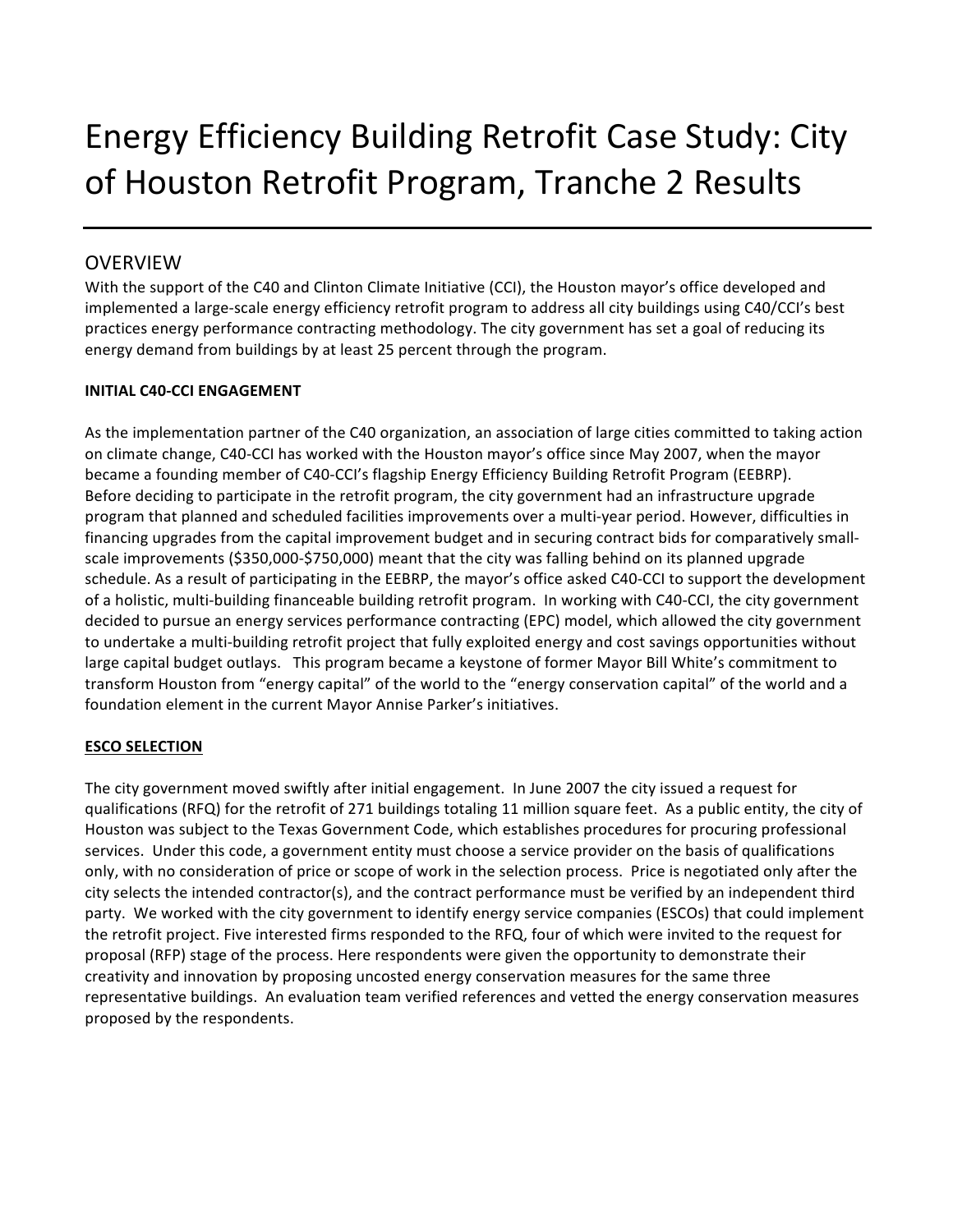The city ultimately chose to award its contract to two ESCOs, Schneider Electric/T.A.C. and Siemens, based on the firms' experiences working with particular building typologies similar to Houston's building stock. Both Schneider Electric/T.A.C. and Siemens showed a proven track record in successful large-scale energy performance contracts and demonstrated great flexibility in adapting timelines to fit the requirements of occupied administrative buildings. In accordance with our best practices, Schneider Electric/T.A.C. and Siemens agreed to guarantee the energy savings resulting from the project over a period of up to 20 years; they also agreed to monitor savings in accordance with the International Performance Measurement and Verification Protocol (IPMVP). In mid-2008, the parties initiated the auditing and project definition process for the first tranche, or sub-projects, of approximately 1.5 million square feet of buildings.

# **FINANCING SOLUTION**

C40-CCI helped the city government understand and consider the available financing alternatives. The city ruled out many options, including a bond election, which would have incurred delays and extra costs. Ultimately the city decided to finance the project on an interim basis by issuing tax-exempt commercial paper; it will later refinance the paper with a general obligation bond.

# **KEYS TO SUCCESS**

 

The city's innovative approach to the project makes the city a prime example of building retrofit best practices.

- The city government committed all of its non-enterprise revenue<sup>1</sup> buildings to the initiative 271 buildings, comprising 11 million square feet. By making this large-scale commitment up front, the city attracted many best-in-class firms who brought innovative and competitive solutions to the table early in the service procurement phase of the project. Moreover, by going through the procurement process just once, the city streamlined the selection of firms and accelerated project implementation – thereby expediting the delivery of energy and cost savings in the buildings as well.
- By grouping similar building types into discrete tranches, the city increased the program's odds of success. This tactic not only streamlined project management and finance but also took advantage of economies of scale and blended payback available only with multiple-building projects.
- The city defined its program goals (such as a minimum percentage of energy savings) as well as specific aspects of the buildings (such as envelope) that the ESCOs had to address, which gave the respondents guidance and pushed them to maximize innovation.
- The city was willing to take a long-term, lifecycle cost perspective on the program benefits (to the maximum allowed under Texas law), allowing a blended payback of up to 20 years.
- The city took a creative and open-minded approach to finding a set of financing solutions that would allow the projects to move forward.
- The city maintains quality control and minimizes project management demands by authorizing the work in each tranche on a schedule that is aggressive but that also allows for adaptation by building occupants and the ESCOs.

 $1$  These are buildings whose construction and operation are funded through general taxpayer monies rather than dedicated user fees. In this initiative, the City excluded airports, sporting event venues, and visitors and convention bureau facilities in which user fees provide ongoing revenue.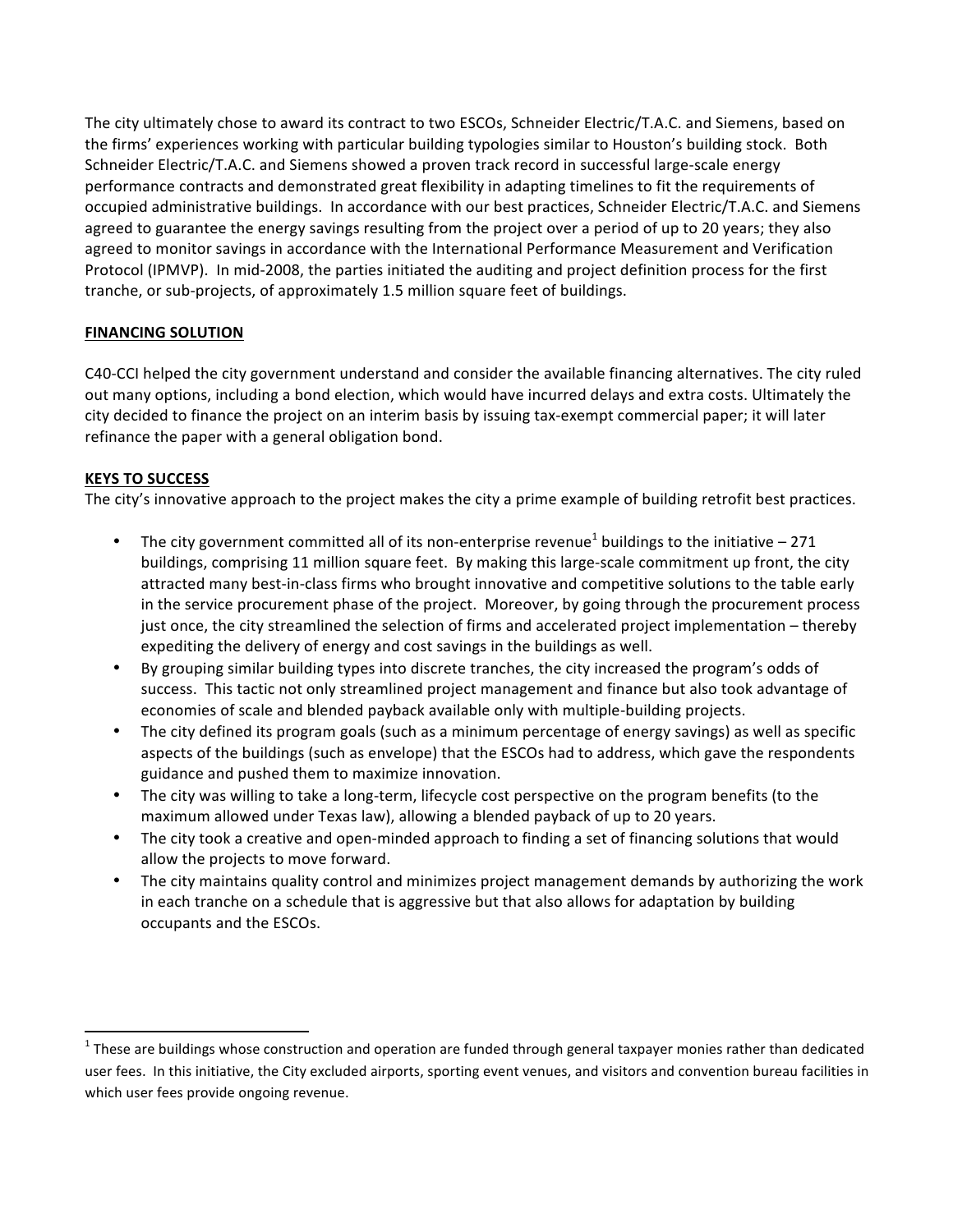# **PROJECT CHALLENGES**

Because the buildings under retrofit were occupied by city employees and in active use by the public, the project required a high degree of schedule coordination between the building occupants, the city, and the ESCOs. Schneider Electric/T.A.C. and Siemens made a concerted effort to avoid construction during peak hours of public demand. For instance, lighting retrofits were done at night, and major plant upgrades were made over weekends or holidays to avoid interruption of service to taxpayers.

The need to adhere to the public procurement requirements of the Texas Government Code posed another challenge to the city by restricting its ESCO selection criteria to qualifications only. The city was therefore unable to assess the relative cost of the proposals put forward by the ESCOs at the RFP stage. Moreover, the cost savings projected by the ESCOs after the audit must be reviewed by an independent third-party licensed professional engineer, adding another bureaucratic step to the process. The process of choosing a partner based on qualifications, not cost, was new to many stakeholders in the city and required significant education and demonstration before the procurement could proceed.

# **C40-CCI ROLE**

C40-CCI supported the city government throughout the project development process, including:

- Introducing the concept of energy services performance contracting (EPC) as a mechanism for implementing large-scale energy efficiency retrofits without large capital expenses;
- Helping design a procurement process that utilized best practices in performance contracting and encouraged innovation;
- Drafting the RFQ and RFP for the city's review, approval, and processing;
- Identifying ESCOs that could support the best practices terms, and
- Providing and securing external financing advice for the project.

#### **PROJECT AT A GLANCE**

The City of Houston's retrofit program covers a portfolio of 271 city buildings encompassing 11 million square feet. Similar buildings are grouped into sub-projects, or tranches, and retrofit together; the implementation of each tranche is phased over time. The following provides an overview of Siemens' and Schneider Electric's Tranche 2 retrofits.

#### **Siemens – Solid Waste**

ESCO: Siemens Project Size: 119,502 square feet/5 buildings Project Cost: \$1,103,822 Annual Energy Savings: Electricity: 24% reduction (886,469 kWh) Natural Gas: -1% reduction (-24 MMBtu) Water: 0% reduction Annual Energy & Maintenance Cost Savings: 23% (\$122,918) Annual Emissions Reductions: 289 tons Simple Payback: 9 years Construction Duration: 8 months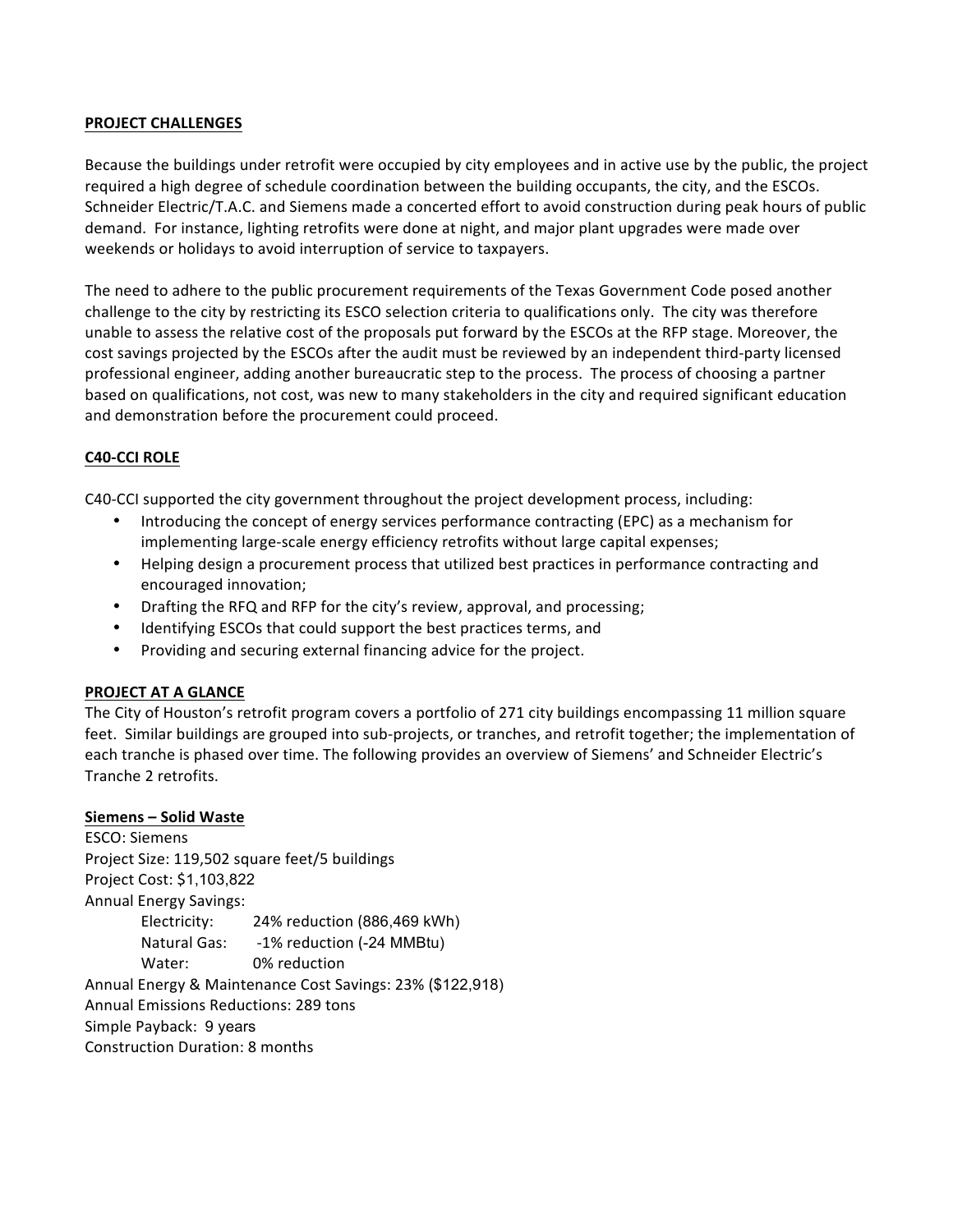# Siemens: Solid Waste Energy Conservation Measures AND CONTRIBUTION TO TOTAL SAVINGS

| HVAC Efficiency Improvements & Energy Management System Installation<br>61% |  |
|-----------------------------------------------------------------------------|--|
|-----------------------------------------------------------------------------|--|

Replace packaged rooftop units, split systems, chillers, chilled water pumps, boilers, and air handling units with high efficiency units in several facilities. Install and/or upgrade building automation systems in several buildings and implement schedules based on occupancy.

#### 2. Lighting Improvements 39%

Retrofitted all T12 lamps and magnetic ballasts with T8 & T5 lamps with electronic ballasts. Installed occupancy sensors and controls as appropriate.

# **Siemens – Health & Human Services Department**

ESCO: Siemens Project Size: 939,141 square feet/24 buildings Project Cost: \$6,951,686

Annual Energy Savings:

Electricity: 23% reduction (5,717,344 kWh) Natural Gas: 4% reduction (602 MMBtu) Water: 9,689 kgal reduction Annual Energy & Maintenance Cost Savings: 22% (\$852,995) Annual Emissions Reductions: 1,903 tons Simple Payback: 8.1 years Construction Duration: 12 months

# Siemens: HHSD Energy Conservation Measures AND CONTRIBUTION TO TOTAL SAVINGS 1. HVAC Efficiency Improvements & Energy Management System Installation 64% Replace packaged rooftop units, split systems, chillers, chilled water pumps, boilers, and air handling units with high efficiency units in several facilities. Install and/or upgrade building automation systems in several buildings and implement schedules based on occupancy. 2. Lighting Improvements 16% Retrofitted all T12 lamps and magnetic ballasts with T8 & T5 lamps with electronic ballasts. Installed occupancy sensors and controls as appropriate. 3. Plumbing Fixture Upgrades **buread a controlled a controlled a controlled a controlled a controlled a controlled a controlled a controlled a controlled a controlled a controlled a controlled a controlled a controlled a c** Replace toilets, urinals, and aerators with new low flow fixtures in several facilities. 4. Holcombe Lab – New EMCS & LCS 7% Install new energy management system and laboratory control system at the newly constructed Holcombe Laboratory. 5. Solar Window Film (200) (200) (200) (200) (200) (200) (200) (200) (200) (200) (200) (200) (200) (200) (200) (200) (200) (200) (200) (200) (200) (200) (200) (200) (200) (200) (200) (200) (200) (200) (200) (200) (200) (20 Install reflective solar window film at (2) facilities.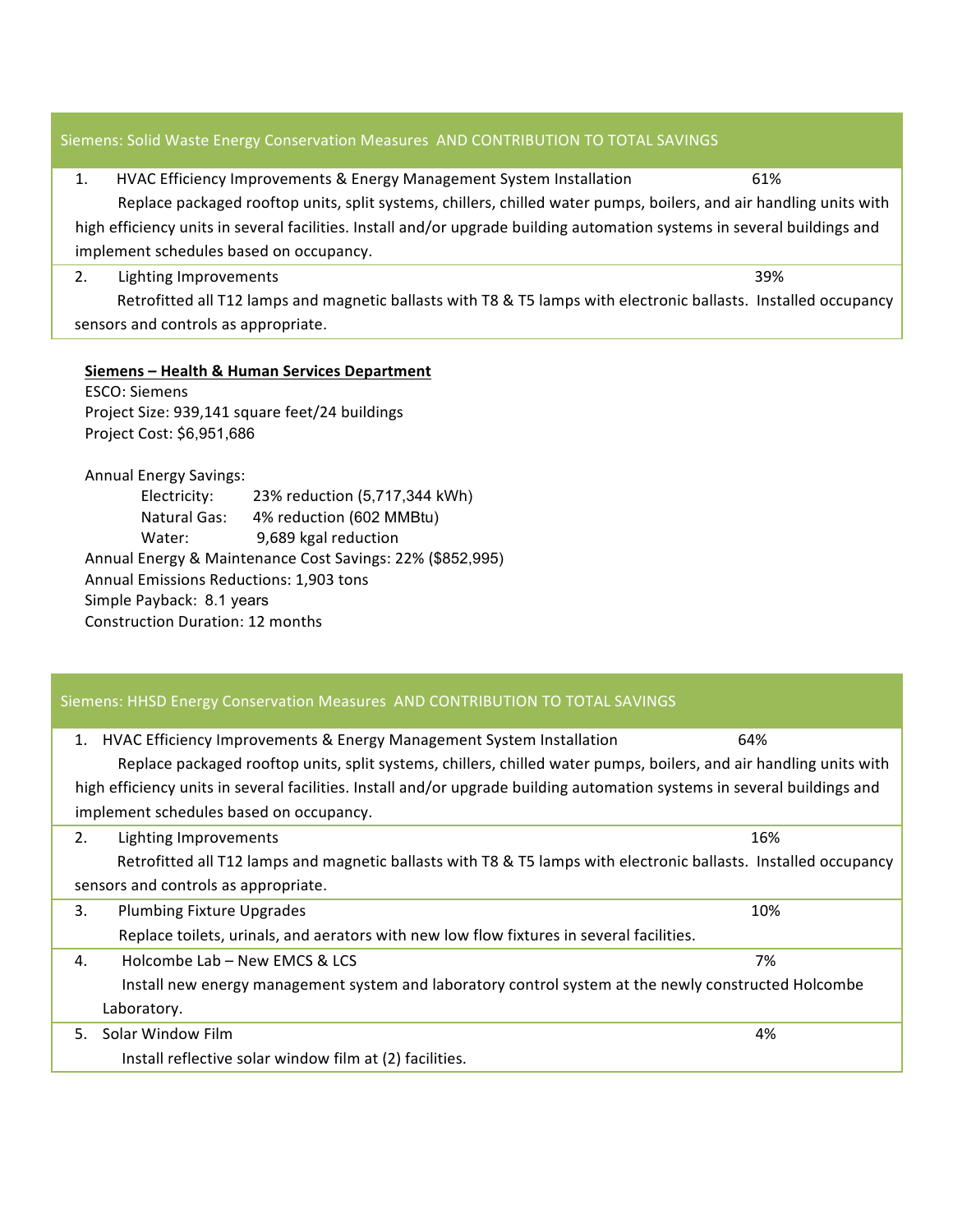# **Siemens – Parks & Recreation Department**

ESCO: Siemens Project Size: 209,750 square feet/2,966 acres/34 locations Project Cost: \$12,273,431

Annual Energy Savings:

Electricity: 12% reduction (2,130,512 kWh) Natural Gas: -3% reduction (-113 MMBtu) Water: 35% reduction (46,593 kgal) Annual Energy & Maintenance Cost Savings: 19% (\$1,081,138) Annual Emissions Reductions: 703 tons Simple Payback: 11.4 years Construction Duration: 16 months

| Siemens: PARD Energy Conservation Measures AND CONTRIBUTION TO TOTAL SAVINGS                                             |     |  |  |
|--------------------------------------------------------------------------------------------------------------------------|-----|--|--|
| <b>Sports Lighting Upgrades</b><br>1.                                                                                    | 39% |  |  |
| Replace old sports lighting systems with new, Musco Sports lighting systems equipped with web based                      |     |  |  |
| controls.                                                                                                                |     |  |  |
| 2.<br><b>Irrigation Upgrades</b>                                                                                         | 35% |  |  |
| Replace irrigation controllers with ET-based controllers and upgrade irrigation distribution system in several           |     |  |  |
| <b>City Parks</b>                                                                                                        |     |  |  |
| 3. HVAC Efficiency Improvements & Energy Management System Installation                                                  | 14% |  |  |
| Replace packaged rooftop units, split systems, chillers, chilled water pumps, boilers, and air handling units with       |     |  |  |
| high efficiency units in several facilities. Install and/or upgrade building automation systems in several buildings and |     |  |  |
| implement schedules based on occupancy.                                                                                  |     |  |  |
| Lighting Improvements<br>4.                                                                                              | 11% |  |  |
| Retrofitted all T12 lamps and magnetic ballasts with T8 & T5 lamps with electronic ballasts. Installed                   |     |  |  |
| occupancy sensors and controls as appropriate.                                                                           |     |  |  |

#### **Schneider Electric - Tranche 2: Police Stations & General Governmental Buildings**

ESCO: Schneider Electric Project Size: 1,934,035 square feet/15 buildings Project Cost: \$23,148,472 Annual Energy Savings: Electricity: 36% reduction (11,566,294 kWh) Natural Gas: 41% reduction (73,169 Therms) Water: 14% reduction Annual Energy & Maintenance Cost Savings: 31% (\$1,964,842) Annual Emissions Reductions: 7,218 tons Simple Payback: 11.8 years

Construction Duration: 20 months